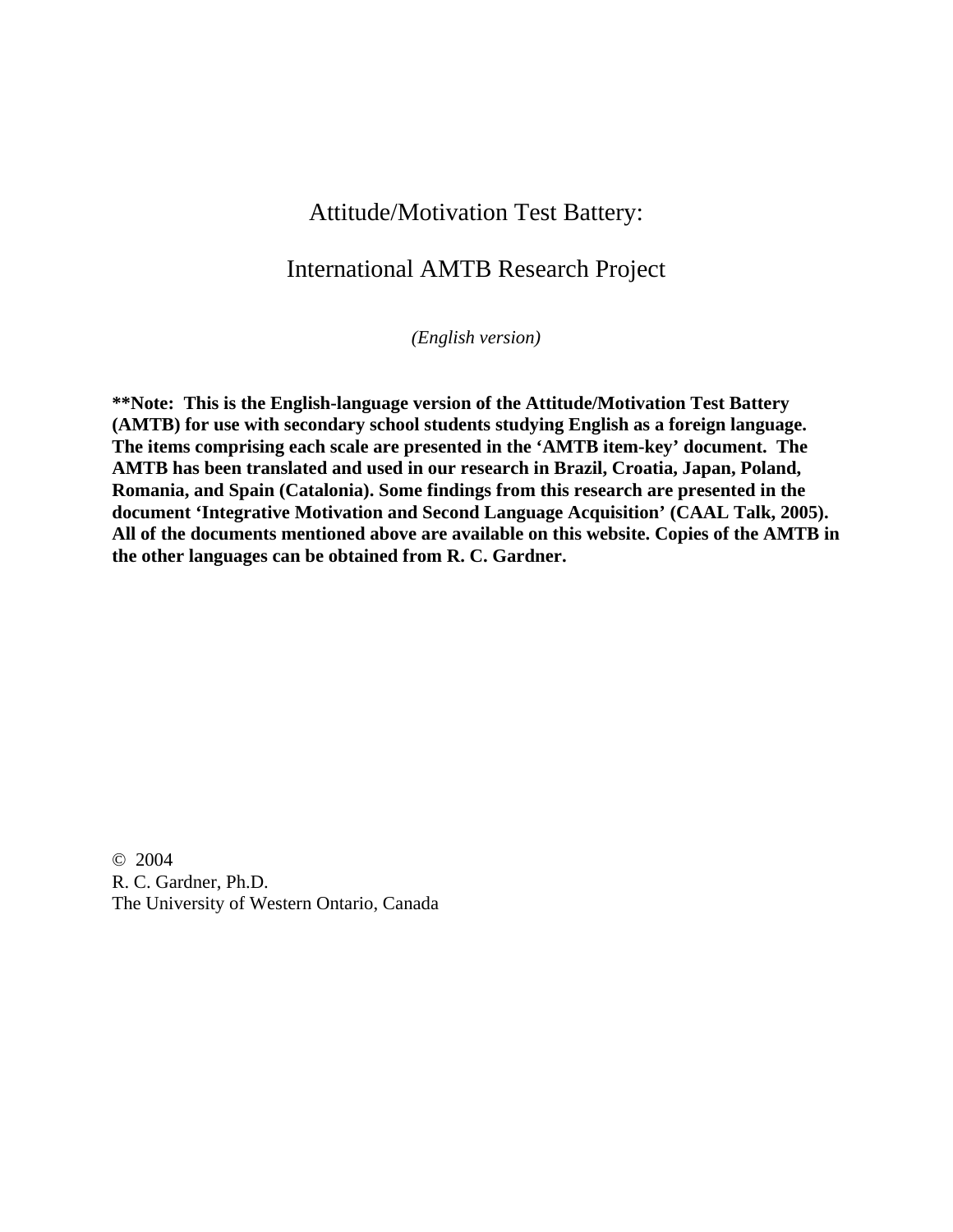Following are a number of statements with which some people agree and others disagree. Please circle one alternative below each statement according to the amount of your agreement or disagreement with that item. The following sample item will serve to illustrate the basic procedure.

| a. | Spanish football players are much better than Brazilian football players. |            |          |          |            |          |
|----|---------------------------------------------------------------------------|------------|----------|----------|------------|----------|
|    | Strongly                                                                  | Moderately | Slightly | Slightly | Moderately | Strongly |
|    | Disagree                                                                  | Disagree   | Disagree | Agree    | Agree      | Agree    |

In answering this question, you should have circled one alternative. Some people would have circled "Strongly Disagree", others would have circled "Strongly Agree", while others would have circled any of the alternatives in between. Which one you choose would indicate your own feeling based on everything you know and have heard. Note: there is no right or wrong answer.

| 1. | I wish I could speak many foreign languages perfectly.                  |                                                                                    |                         |          |            |          |  |
|----|-------------------------------------------------------------------------|------------------------------------------------------------------------------------|-------------------------|----------|------------|----------|--|
|    | Strongly                                                                | Moderately                                                                         | Slightly                | Slightly | Moderately | Strongly |  |
|    | Disagree                                                                | Disagree                                                                           | Disagree                | Agree    | Agree      | Agree    |  |
| 2. |                                                                         | My parents try to help me to learn English.                                        |                         |          |            |          |  |
|    | Strongly                                                                | Moderately                                                                         | Slightly                | Slightly | Moderately | Strongly |  |
|    | Disagree                                                                | Disagree                                                                           | Disagree                | Agree    | Agree      | Agree    |  |
| 3. |                                                                         | I don't pay much attention to the feedback I receive in my English class.          |                         |          |            |          |  |
|    | Strongly                                                                | Moderately                                                                         | Slightly                | Slightly | Moderately | Strongly |  |
|    | Disagree                                                                |                                                                                    | Disagree Disagree Agree |          | Agree      | Agree    |  |
| 4. |                                                                         | I don't get anxious when I have to answer a question in my English class.          |                         |          |            |          |  |
|    | Strongly                                                                | Moderately                                                                         | Slightly                | Slightly | Moderately | Strongly |  |
|    | Disagree                                                                | Disagree                                                                           | Disagree                | Agree    | Agree      | Agree    |  |
| 5. | I look forward to going to class because my English teacher is so good. |                                                                                    |                         |          |            |          |  |
|    | Strongly                                                                | Moderately                                                                         | Slightly                | Slightly | Moderately | Strongly |  |
|    | Disagree                                                                | Disagree Disagree Agree                                                            |                         |          | Agree      | Agree    |  |
| 6. | Learning English is really great.                                       |                                                                                    |                         |          |            |          |  |
|    | Strongly                                                                | Moderately                                                                         | Slightly                | Slightly | Moderately | Strongly |  |
|    | Disagree                                                                | Disagree Disagree                                                                  |                         | Agree    | Agree      | Agree    |  |
| 7. |                                                                         | If Japan had no contact with English-speaking countries, it would be a great loss. |                         |          |            |          |  |
|    | Strongly                                                                | Moderately                                                                         | Slightly                | Slightly | Moderately | Strongly |  |
|    | Disagree                                                                | Disagree                                                                           | Disagree                | Agree    | Agree      | Agree    |  |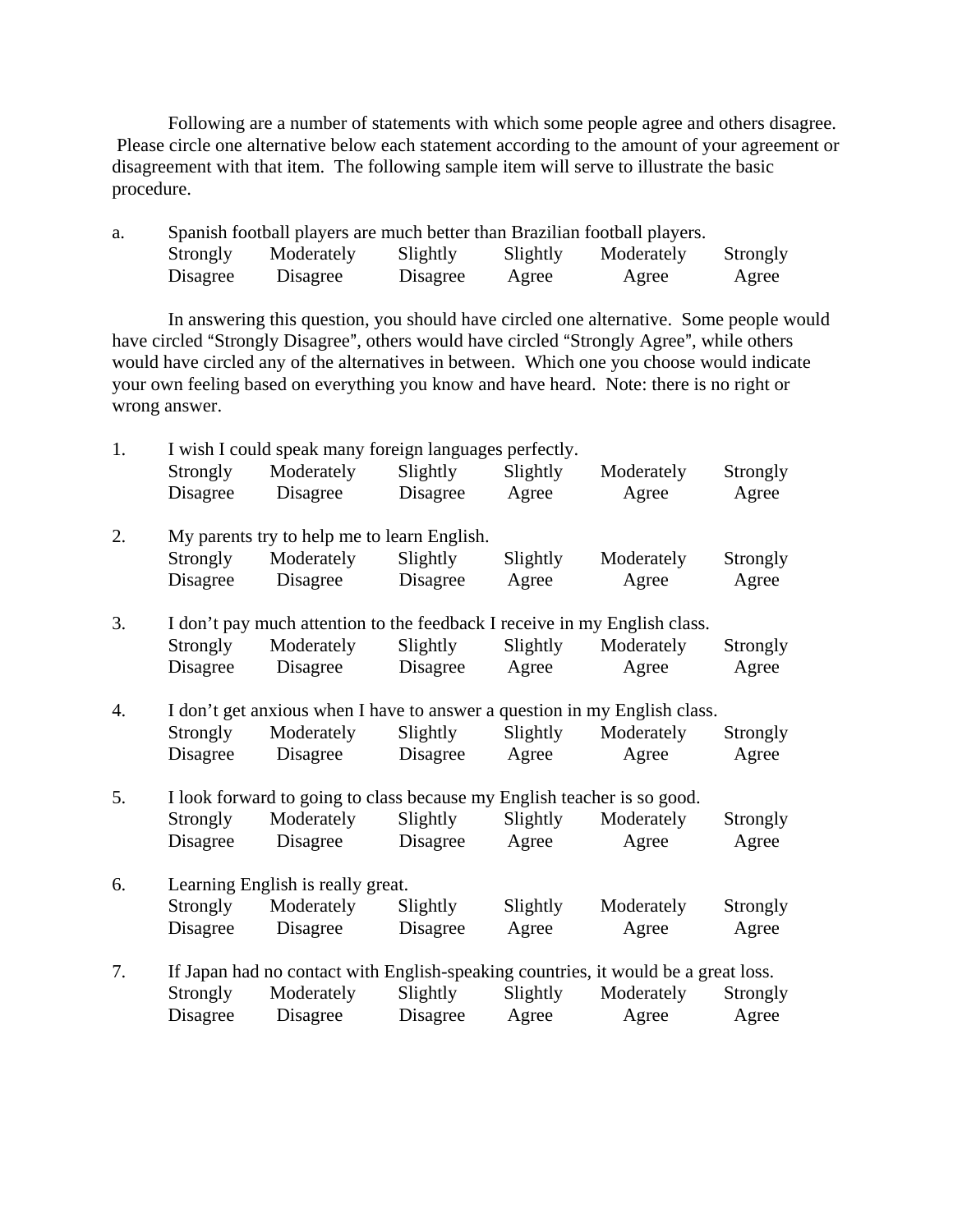| 8.  | Studying English is important because it will allow me to be more at ease with people<br>who speak English. |                                                                            |          |          |            |          |  |  |
|-----|-------------------------------------------------------------------------------------------------------------|----------------------------------------------------------------------------|----------|----------|------------|----------|--|--|
|     | Strongly                                                                                                    | Moderately                                                                 | Slightly | Slightly | Moderately | Strongly |  |  |
|     | Disagree                                                                                                    | Disagree                                                                   | Disagree | Agree    | Agree      | Agree    |  |  |
| 9.  | I have a strong desire to know all aspects of English.                                                      |                                                                            |          |          |            |          |  |  |
|     | Strongly                                                                                                    | Moderately                                                                 | Slightly | Slightly | Moderately | Strongly |  |  |
|     | Disagree                                                                                                    | Disagree                                                                   | Disagree | Agree    | Agree      | Agree    |  |  |
| 10. |                                                                                                             | My English class is really a waste of time.                                |          |          |            |          |  |  |
|     | Strongly                                                                                                    | Moderately                                                                 | Slightly | Slightly | Moderately | Strongly |  |  |
|     | Disagree                                                                                                    | Disagree                                                                   | Disagree | Agree    | Agree      | Agree    |  |  |
| 11. |                                                                                                             | I would get nervous if I had to speak English to a tourist.                |          |          |            |          |  |  |
|     | Strongly                                                                                                    | Moderately                                                                 | Slightly | Slightly | Moderately | Strongly |  |  |
|     | Disagree                                                                                                    | Disagree                                                                   | Disagree | Agree    | Agree      | Agree    |  |  |
| 12. |                                                                                                             | Studying foreign languages is not enjoyable.                               |          |          |            |          |  |  |
|     | Strongly                                                                                                    | Moderately                                                                 | Slightly | Slightly | Moderately | Strongly |  |  |
|     | Disagree                                                                                                    | Disagree                                                                   | Disagree | Agree    | Agree      | Agree    |  |  |
| 13. |                                                                                                             | I make a point of trying to understand all the English I see and hear.     |          |          |            |          |  |  |
|     | Strongly                                                                                                    | Moderately                                                                 | Slightly | Slightly | Moderately | Strongly |  |  |
|     | Disagree                                                                                                    | Disagree                                                                   | Disagree | Agree    | Agree      | Agree    |  |  |
| 14. | I don't think my English teacher is very good.                                                              |                                                                            |          |          |            |          |  |  |
|     | Strongly                                                                                                    | Moderately                                                                 | Slightly | Slightly | Moderately | Strongly |  |  |
|     | Disagree                                                                                                    | Disagree                                                                   | Disagree | Agree    | Agree      | Agree    |  |  |
| 15. |                                                                                                             | Studying English is important because I will need it for my career.        |          |          |            |          |  |  |
|     | <b>Strongly</b>                                                                                             | Moderately                                                                 | Slightly | Slightly | Moderately | Strongly |  |  |
|     | Disagree                                                                                                    | Disagree                                                                   | Disagree | Agree    | Agree      | Agree    |  |  |
| 16. |                                                                                                             | I never feel quite sure of myself when I am speaking in our English class. |          |          |            |          |  |  |
|     | Strongly                                                                                                    | Moderately                                                                 | Slightly | Slightly | Moderately | Strongly |  |  |
|     | Disagree                                                                                                    | Disagree                                                                   | Disagree | Agree    | Agree      | Agree    |  |  |
| 17. |                                                                                                             | Knowing English isn't really an important goal in my life.                 |          |          |            |          |  |  |
|     | Strongly                                                                                                    | Moderately                                                                 | Slightly | Slightly | Moderately | Strongly |  |  |
|     | Disagree                                                                                                    | Disagree                                                                   | Disagree | Agree    | Agree      | Agree    |  |  |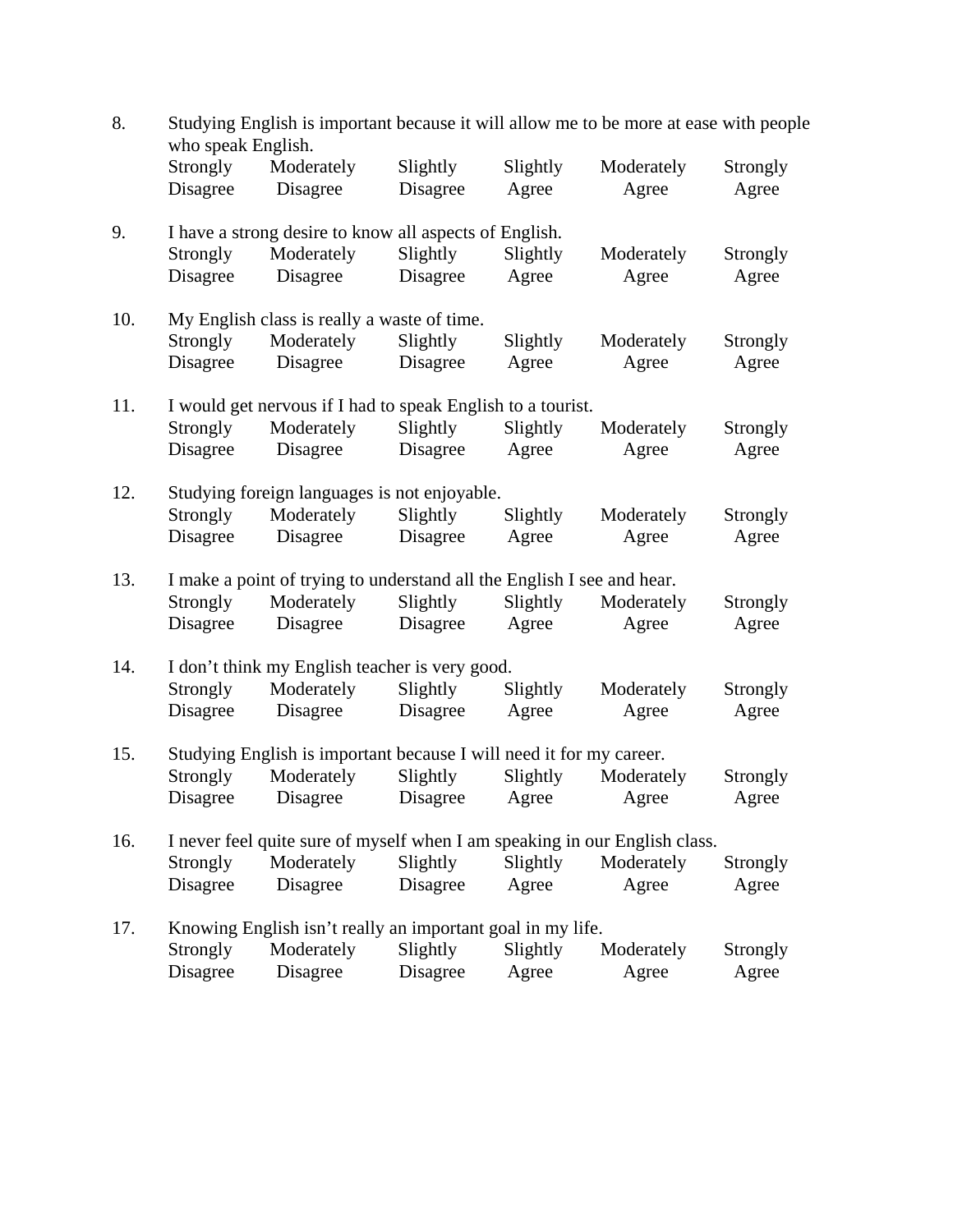| 18. | I hate English.                                             |                                                                    |          |          |                                                                                           |          |  |
|-----|-------------------------------------------------------------|--------------------------------------------------------------------|----------|----------|-------------------------------------------------------------------------------------------|----------|--|
|     | Strongly                                                    | Moderately                                                         | Slightly | Slightly | Moderately                                                                                | Strongly |  |
|     | Disagree                                                    | Disagree                                                           | Disagree | Agree    | Agree                                                                                     | Agree    |  |
|     |                                                             |                                                                    |          |          |                                                                                           |          |  |
| 19. |                                                             | I feel very much at ease when I have to speak English.             |          |          |                                                                                           |          |  |
|     | Strongly                                                    | Moderately                                                         | Slightly | Slightly | Moderately                                                                                | Strongly |  |
|     | Disagree                                                    | Disagree                                                           | Disagree | Agree    | Agree                                                                                     | Agree    |  |
|     |                                                             |                                                                    |          |          |                                                                                           |          |  |
| 20. |                                                             |                                                                    |          |          | I would rather spend more time in my English class and less in other classes.             |          |  |
|     | Strongly                                                    | Moderately                                                         | Slightly | Slightly | Moderately                                                                                | Strongly |  |
|     | Disagree                                                    | Disagree                                                           | Disagree | Agree    | Agree                                                                                     | Agree    |  |
|     |                                                             |                                                                    |          |          |                                                                                           |          |  |
| 21. |                                                             |                                                                    |          |          | I wish I could read newspapers and magazines in many foreign languages.                   |          |  |
|     | Strongly                                                    | Moderately                                                         | Slightly | Slightly | Moderately                                                                                | Strongly |  |
|     | Disagree                                                    | Disagree                                                           | Disagree | Agree    | Agree                                                                                     | Agree    |  |
|     |                                                             |                                                                    |          |          |                                                                                           |          |  |
| 22. |                                                             | My parents feel that it is very important for me to learn English. |          |          |                                                                                           |          |  |
|     | Strongly                                                    | Moderately                                                         | Slightly | Slightly | Moderately                                                                                | Strongly |  |
|     | Disagree                                                    | Disagree                                                           | Disagree | Agree    | Agree                                                                                     | Agree    |  |
|     |                                                             |                                                                    |          |          |                                                                                           |          |  |
| 23. |                                                             |                                                                    |          |          | I don't bother checking my assignments when I get them back from my English teacher.      |          |  |
|     | Strongly                                                    | Moderately                                                         | Slightly | Slightly | Moderately                                                                                | Strongly |  |
|     | Disagree                                                    | Disagree                                                           | Disagree | Agree    | Agree                                                                                     | Agree    |  |
|     |                                                             |                                                                    |          |          |                                                                                           |          |  |
| 24. | I feel confident when asked to speak in my English class.   |                                                                    |          |          |                                                                                           |          |  |
|     | Strongly                                                    | Moderately                                                         | Slightly | Slightly | Moderately                                                                                | Strongly |  |
|     | Disagree                                                    | Disagree                                                           | Disagree | Agree    | Agree                                                                                     | Agree    |  |
|     |                                                             |                                                                    |          |          |                                                                                           |          |  |
| 25. | My English teacher is better than any of my other teachers. |                                                                    |          |          |                                                                                           |          |  |
|     | Strongly                                                    | Moderately                                                         | Slightly | Slightly | Moderately                                                                                | Strongly |  |
|     | Disagree                                                    | Disagree                                                           | Disagree | Agree    | Agree                                                                                     | Agree    |  |
|     |                                                             |                                                                    |          |          |                                                                                           |          |  |
| 26. |                                                             | I really enjoy learning English.                                   |          |          |                                                                                           |          |  |
|     | Strongly                                                    | Moderately                                                         | Slightly | Slightly | Moderately                                                                                | Strongly |  |
|     | Disagree                                                    | Disagree                                                           | Disagree | Agree    | Agree                                                                                     | Agree    |  |
|     |                                                             |                                                                    |          |          |                                                                                           |          |  |
| 27. |                                                             |                                                                    |          |          | Most native English speakers are so friendly and easy to get along with, we are fortunate |          |  |
|     |                                                             | to have them as friends.                                           |          |          |                                                                                           |          |  |
|     | Strongly                                                    | Moderately                                                         | Slightly | Slightly | Moderately                                                                                | Strongly |  |
|     | Disagree                                                    | Disagree                                                           | Disagree | Agree    | Agree                                                                                     | Agree    |  |
|     |                                                             |                                                                    |          |          |                                                                                           |          |  |
| 28. |                                                             |                                                                    |          |          | Studying English is important because it will allow me to meet and converse with more     |          |  |
|     | and varied people.                                          |                                                                    |          |          |                                                                                           |          |  |
|     | Strongly                                                    | Moderately                                                         | Slightly | Slightly | Moderately                                                                                | Strongly |  |
|     | Disagree                                                    | Disagree                                                           | Disagree | Agree    | Agree                                                                                     | Agree    |  |
|     |                                                             |                                                                    |          |          |                                                                                           |          |  |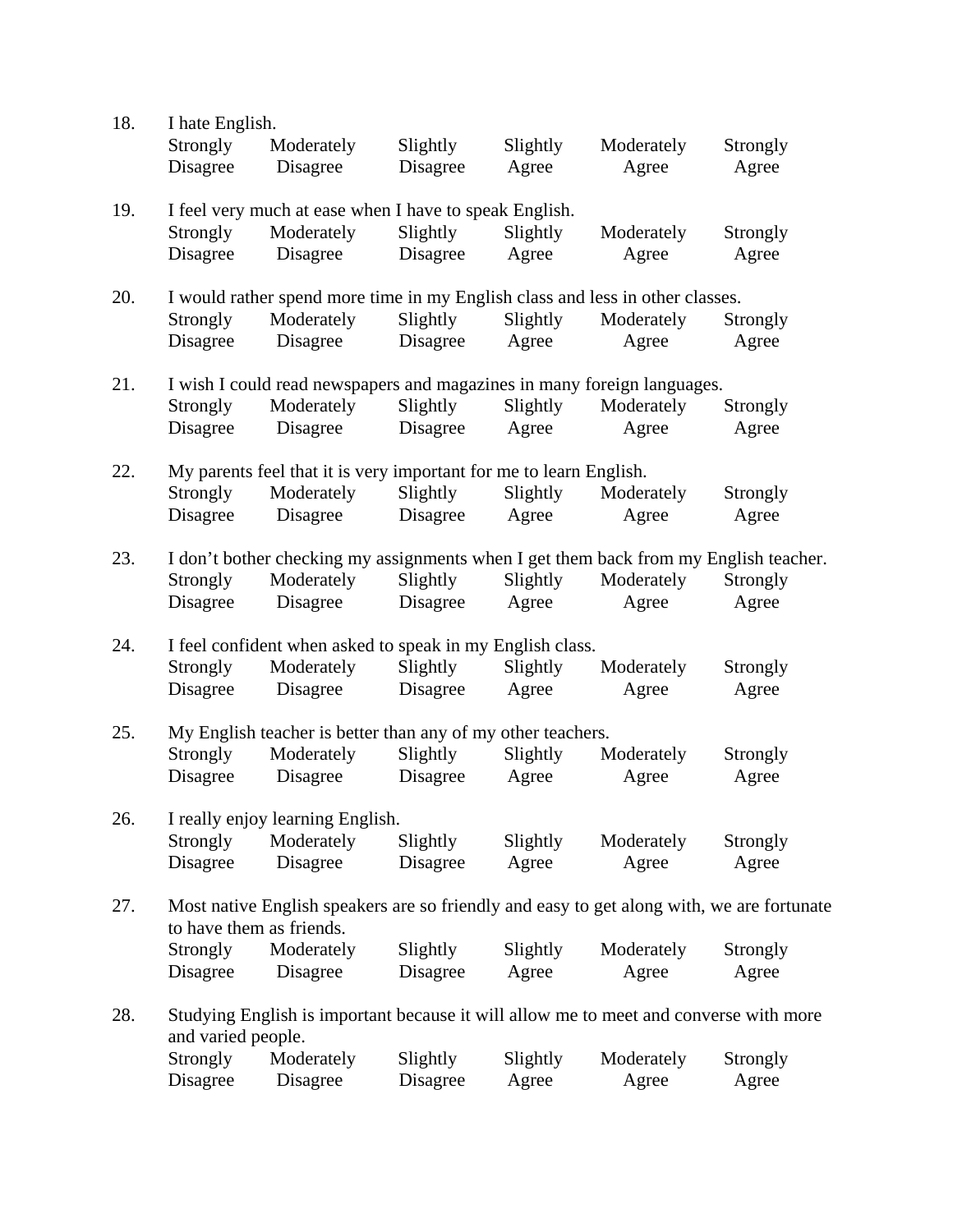| 29. | If it were up to me, I would spend all of my time learning English.  |                                                                   |          |          |            |          |  |
|-----|----------------------------------------------------------------------|-------------------------------------------------------------------|----------|----------|------------|----------|--|
|     | Strongly                                                             | Moderately                                                        | Slightly | Slightly | Moderately | Strongly |  |
|     | Disagree                                                             | Disagree                                                          | Disagree | Agree    | Agree      | Agree    |  |
| 30. |                                                                      | I think my English class is boring.                               |          |          |            |          |  |
|     | <b>Strongly</b>                                                      | Moderately                                                        | Slightly | Slightly | Moderately | Strongly |  |
|     | Disagree                                                             | Disagree                                                          | Disagree | Agree    | Agree      | Agree    |  |
| 31. |                                                                      | Speaking English anywhere makes me feel worried.                  |          |          |            |          |  |
|     | Strongly                                                             | Moderately                                                        | Slightly | Slightly | Moderately | Strongly |  |
|     | Disagree                                                             | Disagree                                                          | Disagree | Agree    | Agree      | Agree    |  |
| 32. |                                                                      | I really have no interest in foreign languages.                   |          |          |            |          |  |
|     | <b>Strongly</b>                                                      | Moderately                                                        | Slightly | Slightly | Moderately | Strongly |  |
|     | Disagree                                                             | Disagree                                                          | Disagree | Agree    | Agree      | Agree    |  |
| 33. |                                                                      | I keep up to date with English by working on it almost every day. |          |          |            |          |  |
|     | <b>Strongly</b>                                                      | Moderately                                                        | Slightly | Slightly | Moderately | Strongly |  |
|     | Disagree                                                             | Disagree                                                          | Disagree | Agree    | Agree      | Agree    |  |
| 34. |                                                                      | The less I see of my English teacher, the better.                 |          |          |            |          |  |
|     | Strongly                                                             | Moderately                                                        | Slightly | Slightly | Moderately | Strongly |  |
|     | Disagree                                                             | Disagree                                                          | Disagree | Agree    | Agree      | Agree    |  |
| 35. | Studying English is important because it will make me more educated. |                                                                   |          |          |            |          |  |
|     | <b>Strongly</b>                                                      | Moderately                                                        | Slightly | Slightly | Moderately | Strongly |  |
|     | Disagree                                                             | Disagree                                                          | Disagree | Agree    | Agree      | Agree    |  |
| 36. | It embarasses me to volunteer answers in our English class.          |                                                                   |          |          |            |          |  |
|     | Strongly                                                             | Moderately                                                        | Slightly | Slightly | Moderately | Strongly |  |
|     | Disagree                                                             | Disagree                                                          | Disagree | Agree    | Agree      | Agree    |  |
| 37. | I sometimes daydream about dropping English.                         |                                                                   |          |          |            |          |  |
|     | Strongly                                                             | Moderately                                                        | Slightly | Slightly | Moderately | Strongly |  |
|     | Disagree                                                             | Disagree                                                          | Disagree | Agree    | Agree      | Agree    |  |
| 38. |                                                                      | I would rather spend my time on subjects other than English.      |          |          |            |          |  |
|     | Strongly                                                             | Moderately                                                        | Slightly | Slightly | Moderately | Strongly |  |
|     | Disagree                                                             | Disagree                                                          | Disagree | Agree    | Agree      | Agree    |  |
| 39. |                                                                      | It doesn't bother me at all to speak English.                     |          |          |            |          |  |
|     | Strongly                                                             | Moderately                                                        | Slightly | Slightly | Moderately | Strongly |  |
|     | Disagree                                                             | Disagree                                                          | Disagree | Agree    | Agree      | Agree    |  |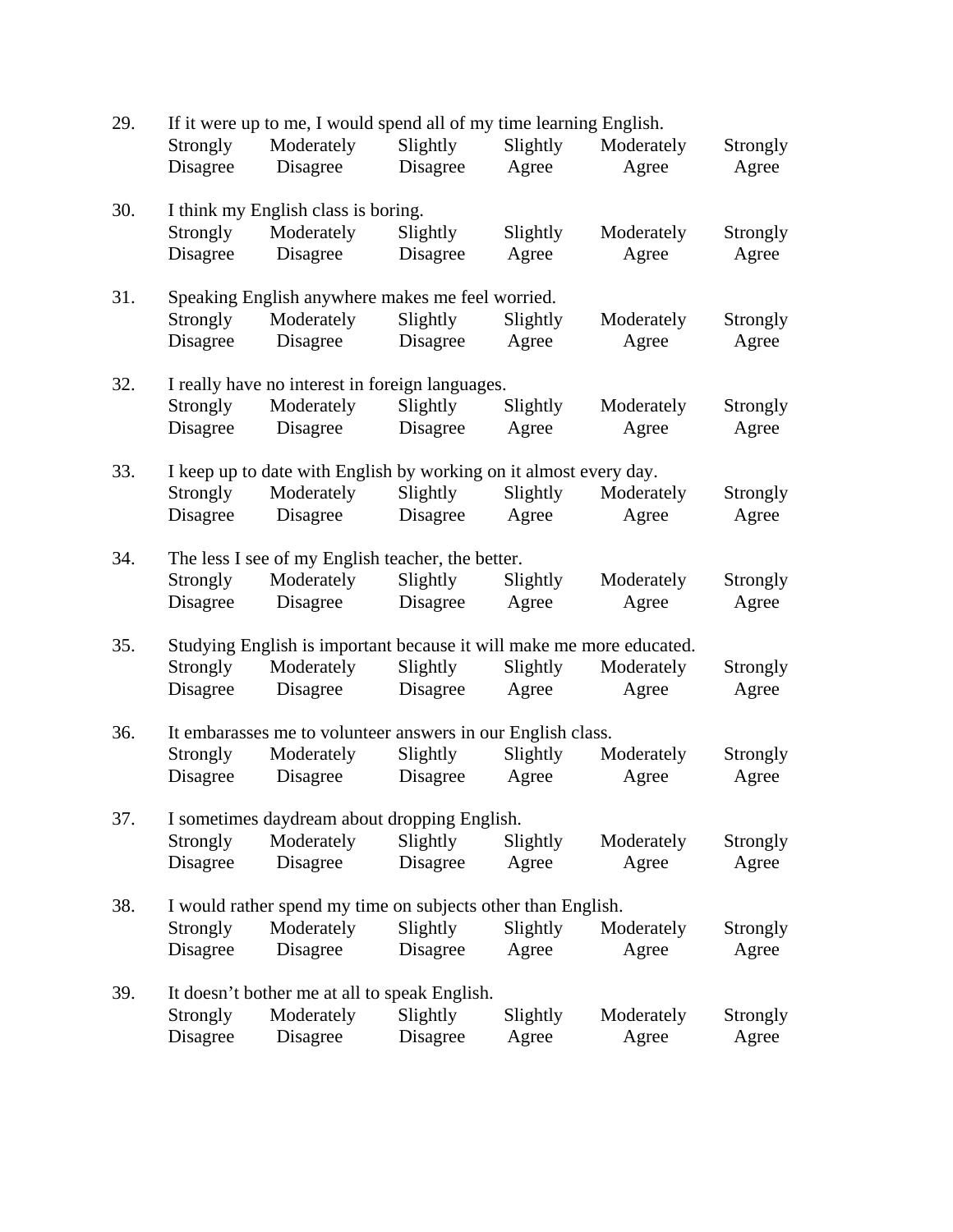| 40. |                                                                  | I wish I could have many native English speaking friends.                             |          |          |            |          |  |  |  |
|-----|------------------------------------------------------------------|---------------------------------------------------------------------------------------|----------|----------|------------|----------|--|--|--|
|     | Strongly                                                         | Moderately                                                                            | Slightly | Slightly | Moderately | Strongly |  |  |  |
|     | Disagree                                                         | Disagree                                                                              | Disagree | Agree    | Agree      | Agree    |  |  |  |
| 41. |                                                                  | I enjoy the activities of our English class much more than those of my other classes. |          |          |            |          |  |  |  |
|     | Strongly                                                         | Moderately                                                                            | Slightly | Slightly | Moderately | Strongly |  |  |  |
|     | Disagree                                                         | Disagree                                                                              | Disagree | Agree    | Agree      | Agree    |  |  |  |
| 42. |                                                                  | I would really like to learn many foreign languages.                                  |          |          |            |          |  |  |  |
|     | Strongly                                                         | Moderately                                                                            | Slightly | Slightly | Moderately | Strongly |  |  |  |
|     | Disagree                                                         | Disagree                                                                              | Disagree | Agree    | Agree      | Agree    |  |  |  |
| 43. |                                                                  | My parents feel that I should continue studying English all through school.           |          |          |            |          |  |  |  |
|     | <b>Strongly</b>                                                  | Moderately                                                                            | Slightly | Slightly | Moderately | Strongly |  |  |  |
|     | Disagree                                                         | Disagree                                                                              | Disagree | Agree    | Agree      | Agree    |  |  |  |
| 44. |                                                                  | I put off my English homework as much as possible.                                    |          |          |            |          |  |  |  |
|     | Strongly                                                         | Moderately                                                                            | Slightly | Slightly | Moderately | Strongly |  |  |  |
|     | Disagree                                                         | Disagree                                                                              | Disagree | Agree    | Agree      | Agree    |  |  |  |
| 45. | I am calm whenever I have to speak in my English class.          |                                                                                       |          |          |            |          |  |  |  |
|     | Strongly                                                         | Moderately                                                                            | Slightly | Slightly | Moderately | Strongly |  |  |  |
|     | Disagree                                                         | Disagree                                                                              | Disagree | Agree    | Agree      | Agree    |  |  |  |
| 46. | My English teacher has a dynamic and interesting teaching style. |                                                                                       |          |          |            |          |  |  |  |
|     | <b>Strongly</b>                                                  | Moderately                                                                            | Slightly | Slightly | Moderately | Strongly |  |  |  |
|     | Disagree                                                         | Disagree                                                                              | Disagree | Agree    | Agree      | Agree    |  |  |  |
| 47. | English is a very important part of the school programme.        |                                                                                       |          |          |            |          |  |  |  |
|     | Strongly                                                         | Moderately                                                                            | Slightly | Slightly | Moderately | Strongly |  |  |  |
|     | Disagree                                                         | Disagree                                                                              | Disagree | Agree    | Agree      | Agree    |  |  |  |
| 48. |                                                                  | My parents have stressed the importance English will have for me when I leave school. |          |          |            |          |  |  |  |
|     | Strongly                                                         | Moderately                                                                            | Slightly | Slightly | Moderately | Strongly |  |  |  |
|     | Disagree                                                         | Disagree                                                                              | Disagree | Agree    | Agree      | Agree    |  |  |  |
| 49. |                                                                  | Native English speakers are very sociable and kind.                                   |          |          |            |          |  |  |  |
|     | Strongly                                                         | Moderately                                                                            | Slightly | Slightly | Moderately | Strongly |  |  |  |
|     | Disagree                                                         | Disagree                                                                              | Disagree | Agree    | Agree      | Agree    |  |  |  |
| 50. |                                                                  | Studying English is important because it will enable me to better understand and      |          |          |            |          |  |  |  |
|     |                                                                  | appreciate the English way of life.                                                   |          |          |            |          |  |  |  |
|     | Strongly                                                         | Moderately                                                                            | Slightly | Slightly | Moderately | Strongly |  |  |  |
|     | Disagree                                                         | Disagree                                                                              | Disagree | Agree    | Agree      | Agree    |  |  |  |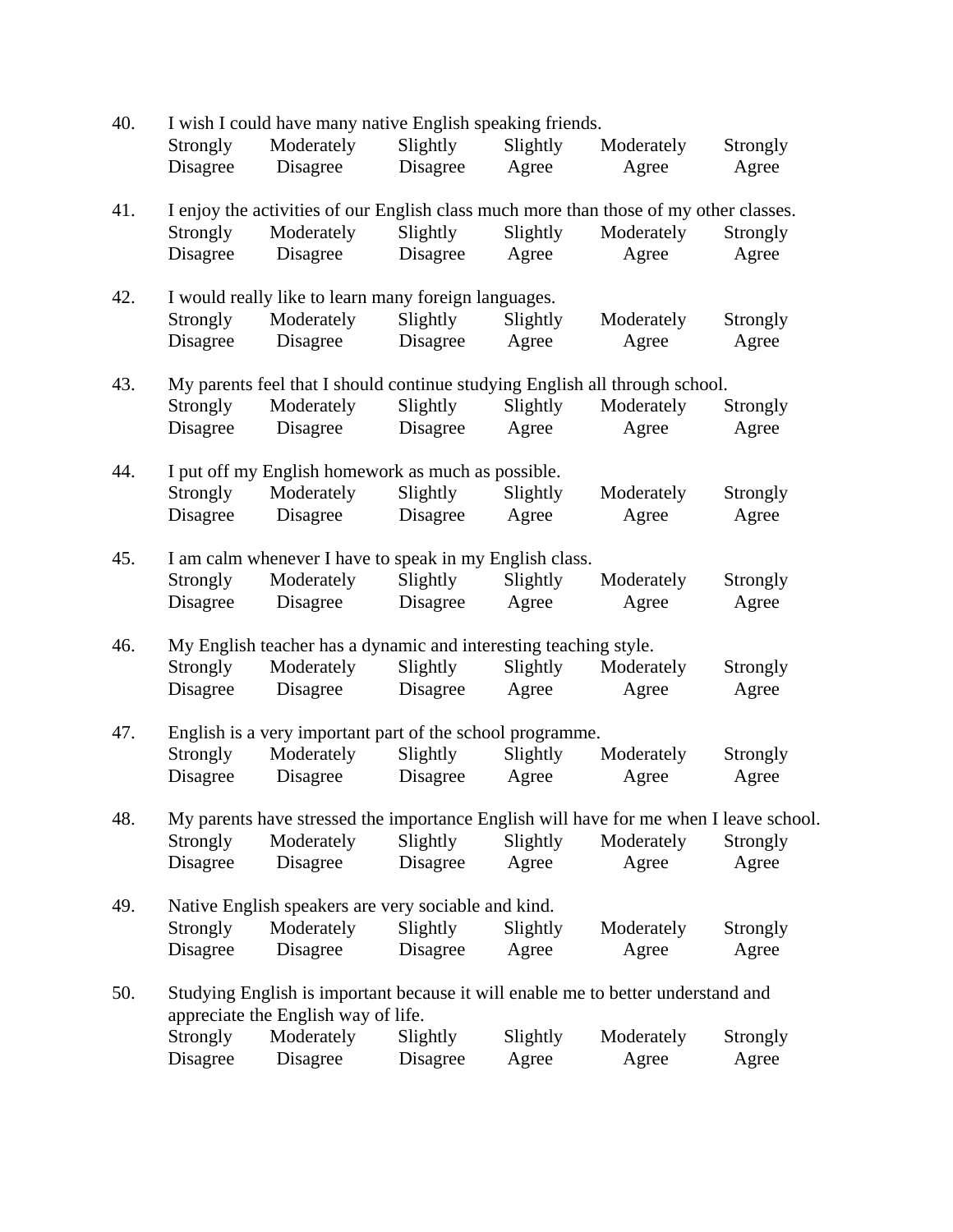| 51. |                                                                                                         | I want to learn English so well that it will become natural to me.                    |          |          |            |          |  |  |  |
|-----|---------------------------------------------------------------------------------------------------------|---------------------------------------------------------------------------------------|----------|----------|------------|----------|--|--|--|
|     | Strongly                                                                                                | Moderately                                                                            | Slightly | Slightly | Moderately | Strongly |  |  |  |
|     | Disagree                                                                                                | Disagree                                                                              | Disagree | Agree    | Agree      | Agree    |  |  |  |
| 52. |                                                                                                         | To be honest, I really have little interest in my English class.                      |          |          |            |          |  |  |  |
|     | Strongly                                                                                                | Moderately                                                                            | Slightly | Slightly | Moderately | Strongly |  |  |  |
|     | Disagree                                                                                                | Disagree                                                                              | Disagree | Agree    | Agree      | Agree    |  |  |  |
| 53. | Native English speakers have much to be proud about because they have given the world<br>much of value. |                                                                                       |          |          |            |          |  |  |  |
|     | Strongly                                                                                                | Moderately                                                                            | Slightly | Slightly | Moderately | Strongly |  |  |  |
|     | Disagree                                                                                                | Disagree                                                                              | Disagree | Agree    | Agree      | Agree    |  |  |  |
| 54. |                                                                                                         | It would bother me if I had to speak English on the telephone.                        |          |          |            |          |  |  |  |
|     | Strongly                                                                                                | Moderately                                                                            | Slightly | Slightly | Moderately | Strongly |  |  |  |
|     | Disagree                                                                                                | Disagree                                                                              | Disagree | Agree    | Agree      | Agree    |  |  |  |
| 55. |                                                                                                         | It is not important for us to learn foreign languages.                                |          |          |            |          |  |  |  |
|     | Strongly                                                                                                | Moderately                                                                            | Slightly | Slightly | Moderately | Strongly |  |  |  |
|     | Disagree                                                                                                | Disagree                                                                              | Disagree | Agree    | Agree      | Agree    |  |  |  |
| 56. | When I have a problem understanding something in my English class, I always my<br>teacher for help.     |                                                                                       |          |          |            |          |  |  |  |
|     | Strongly                                                                                                | Moderately                                                                            | Slightly | Slightly | Moderately | Strongly |  |  |  |
|     | Disagree                                                                                                | Disagree                                                                              | Disagree | Agree    | Agree      | Agree    |  |  |  |
| 57. | My parents urge me to seek help from my teacher if I am having problems with my<br>English.             |                                                                                       |          |          |            |          |  |  |  |
|     | Strongly                                                                                                | Moderately                                                                            | Slightly | Slightly | Moderately | Strongly |  |  |  |
|     | Disagree                                                                                                | Disagree                                                                              | Disagree | Agree    | Agree      | Agree    |  |  |  |
| 58. | My English teacher is one of the least pleasant people I know.                                          |                                                                                       |          |          |            |          |  |  |  |
|     | Strongly                                                                                                | Moderately                                                                            | Slightly | Slightly | Moderately | Strongly |  |  |  |
|     | Disagree                                                                                                | Disagree                                                                              | Disagree | Agree    | Agree      | Agree    |  |  |  |
| 59. |                                                                                                         | Studying English is important because it will be useful in getting a good job.        |          |          |            |          |  |  |  |
|     | Strongly                                                                                                | Moderately                                                                            | Slightly | Slightly | Moderately | Strongly |  |  |  |
|     | Disagree                                                                                                | Disagree                                                                              | Disagree | Agree    | Agree      | Agree    |  |  |  |
| 60. |                                                                                                         | It worries me that other students in my class seem to speak English better than I do. |          |          |            |          |  |  |  |
|     | Strongly                                                                                                | Moderately                                                                            | Slightly | Slightly | Moderately | Strongly |  |  |  |
|     | Disagree                                                                                                | Disagree                                                                              | Disagree | Agree    | Agree      | Agree    |  |  |  |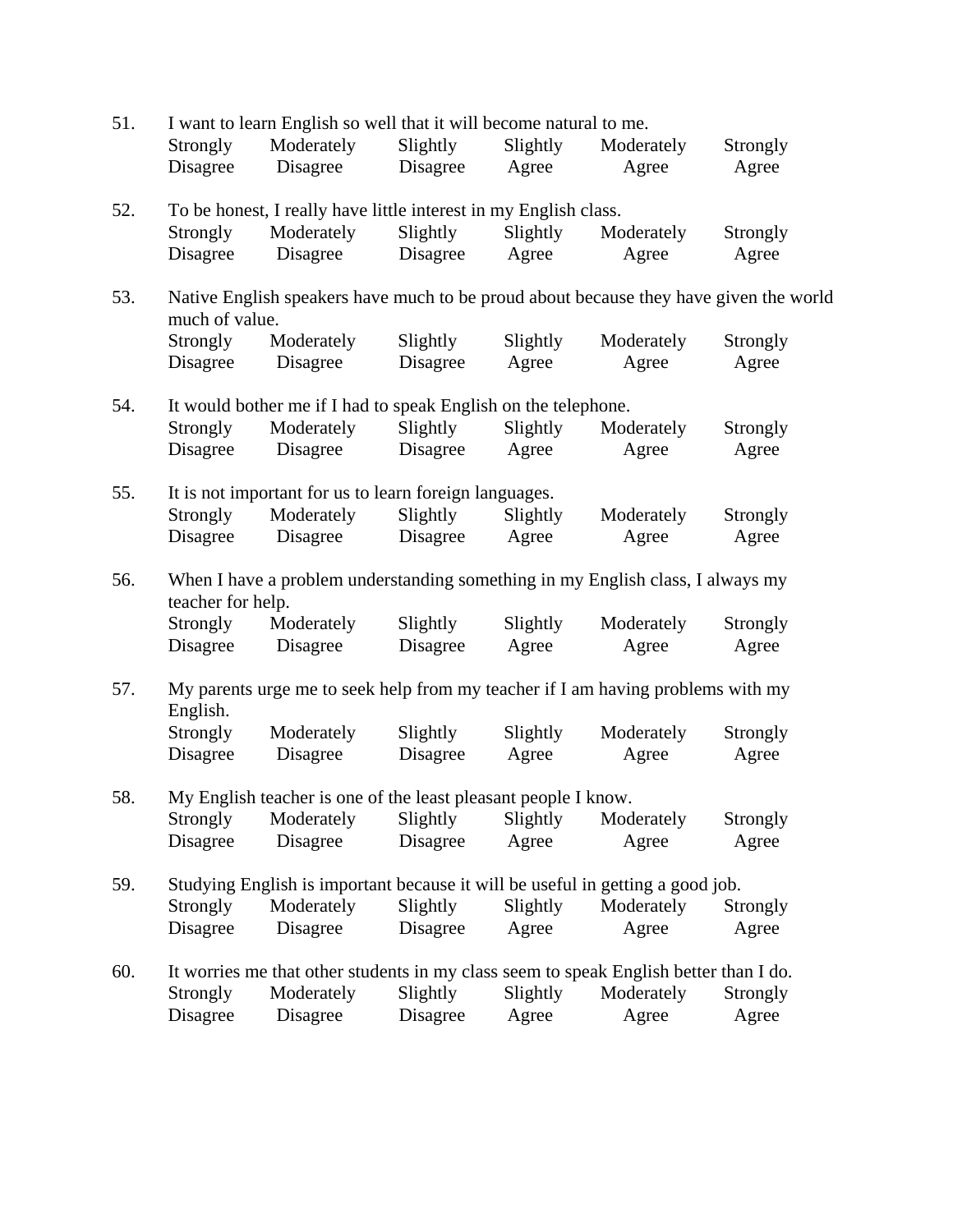| 61. | I'm losing any desire I ever had to know English.                                                                 |                                                                                         |          |          |            |          |  |
|-----|-------------------------------------------------------------------------------------------------------------------|-----------------------------------------------------------------------------------------|----------|----------|------------|----------|--|
|     | Strongly                                                                                                          | Moderately                                                                              | Slightly | Slightly | Moderately | Strongly |  |
|     | Disagree                                                                                                          | Disagree                                                                                | Disagree | Agree    | Agree      | Agree    |  |
| 62. |                                                                                                                   | Learning English is a waste of time.                                                    |          |          |            |          |  |
|     | Strongly                                                                                                          | Moderately                                                                              | Slightly | Slightly | Moderately | Strongly |  |
|     | Disagree                                                                                                          | Disagree                                                                                | Disagree | Agree    | Agree      | Agree    |  |
| 63. |                                                                                                                   | I would feel quite relaxed if I had to give street directions in English.               |          |          |            |          |  |
|     | Strongly                                                                                                          | Moderately                                                                              | Slightly | Slightly | Moderately | Strongly |  |
|     | Disagree                                                                                                          | Disagree                                                                                | Disagree | Agree    | Agree      | Agree    |  |
| 64. |                                                                                                                   | I like my English class so much, I look forward to studying more English in the future. |          |          |            |          |  |
|     | Strongly                                                                                                          | Moderately                                                                              | Slightly | Slightly | Moderately | Strongly |  |
|     | Disagree                                                                                                          | Disagree                                                                                | Disagree | Agree    | Agree      | Agree    |  |
| 65. |                                                                                                                   | If I planned to stay in another country, I would try to learn their language.           |          |          |            |          |  |
|     | Strongly                                                                                                          | Moderately                                                                              | Slightly | Slightly | Moderately | Strongly |  |
|     | Disagree                                                                                                          | Disagree                                                                                | Disagree | Agree    | Agree      | Agree    |  |
| 66. |                                                                                                                   | My parents are very interested in everything I do in my English class.                  |          |          |            |          |  |
|     | <b>Strongly</b>                                                                                                   | Moderately                                                                              | Slightly | Slightly | Moderately | Strongly |  |
|     | Disagree                                                                                                          | Disagree                                                                                | Disagree | Agree    | Agree      | Agree    |  |
| 67. | I tend to give up and not pay attention when I don't understand my English teacher's<br>explanation of something. |                                                                                         |          |          |            |          |  |
|     | Strongly                                                                                                          | Moderately                                                                              | Slightly | Slightly | Moderately | Strongly |  |
|     | Disagree                                                                                                          | Disagree                                                                                | Disagree | Agree    | Agree      | Agree    |  |
| 68. |                                                                                                                   | I don't understand why other students feel nervous about speaking English in class.     |          |          |            |          |  |
|     | Strongly                                                                                                          | Moderately                                                                              | Slightly | Slightly | Moderately | Strongly |  |
|     | Disagree                                                                                                          | Disagree                                                                                | Disagree | Agree    | Agree      | Agree    |  |
| 69. | My English teacher is a great source of inspiration to me.                                                        |                                                                                         |          |          |            |          |  |
|     | Strongly                                                                                                          | Moderately                                                                              | Slightly | Slightly | Moderately | Strongly |  |
|     | Disagree                                                                                                          | Disagree                                                                                | Disagree | Agree    | Agree      | Agree    |  |
| 70. |                                                                                                                   | I plan to learn as much English as possible.                                            |          |          |            |          |  |
|     | Strongly                                                                                                          | Moderately                                                                              | Slightly | Slightly | Moderately | Strongly |  |
|     | Disagree                                                                                                          | Disagree                                                                                | Disagree | Agree    | Agree      | Agree    |  |
| 71. |                                                                                                                   | I would like to know more native English speakers.                                      |          |          |            |          |  |
|     | Strongly                                                                                                          | Moderately                                                                              | Slightly | Slightly | Moderately | Strongly |  |
|     | Disagree                                                                                                          | Disagree                                                                                | Disagree | Agree    | Agree      | Agree    |  |
|     |                                                                                                                   |                                                                                         |          |          |            |          |  |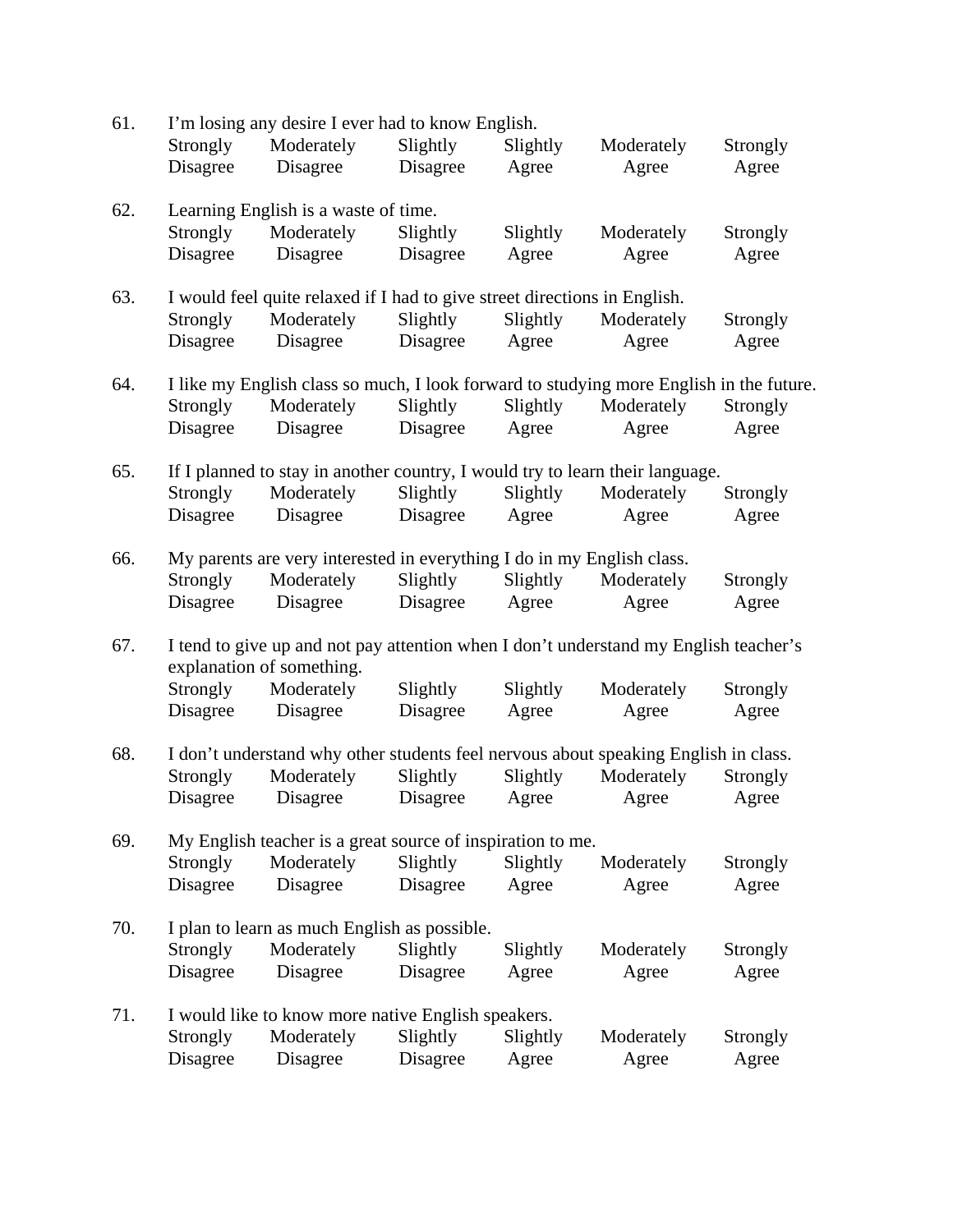| 72. | Studying English is important because I will be able to interact more easily with speakers<br>of English |                                                                             |          |          |            |          |  |  |
|-----|----------------------------------------------------------------------------------------------------------|-----------------------------------------------------------------------------|----------|----------|------------|----------|--|--|
|     | Strongly                                                                                                 | Moderately                                                                  | Slightly | Slightly | Moderately | Strongly |  |  |
|     | Disagree                                                                                                 | Disagree                                                                    | Disagree | Agree    | Agree      | Agree    |  |  |
| 73. |                                                                                                          | I would like to learn as much English as possible.                          |          |          |            |          |  |  |
|     | Strongly                                                                                                 | Moderately                                                                  | Slightly | Slightly | Moderately | Strongly |  |  |
|     | Disagree                                                                                                 | Disagree                                                                    | Disagree | Agree    | Agree      | Agree    |  |  |
| 74. | To be honest, I don't like my English class.                                                             |                                                                             |          |          |            |          |  |  |
|     | <b>Strongly</b>                                                                                          | Moderately                                                                  | Slightly | Slightly | Moderately | Strongly |  |  |
|     | Disagree                                                                                                 | Disagree                                                                    | Disagree | Agree    | Agree      | Agree    |  |  |
| 75. |                                                                                                          | I would feel uncomfortable speaking English anywhere outside the classroom. |          |          |            |          |  |  |
|     | <b>Strongly</b>                                                                                          | Moderately                                                                  | Slightly | Slightly | Moderately | Strongly |  |  |
|     | Disagree                                                                                                 | Disagree                                                                    | Disagree | Agree    | Agree      | Agree    |  |  |
| 76. |                                                                                                          | Most foreign languages sound crude and harsh.                               |          |          |            |          |  |  |
|     | Strongly                                                                                                 | Moderately                                                                  | Slightly | Slightly | Moderately | Strongly |  |  |
|     | Disagree                                                                                                 | Disagree                                                                    | Disagree | Agree    | Agree      | Agree    |  |  |
| 77. |                                                                                                          | I really work hard to learn English.                                        |          |          |            |          |  |  |
|     | Strongly                                                                                                 | Moderately                                                                  | Slightly | Slightly | Moderately | Strongly |  |  |
|     | Disagree                                                                                                 | Disagree                                                                    | Disagree | Agree    | Agree      | Agree    |  |  |
| 78. | I would prefer to have a different English teacher.                                                      |                                                                             |          |          |            |          |  |  |
|     | <b>Strongly</b>                                                                                          | Moderately                                                                  | Slightly | Slightly | Moderately | Strongly |  |  |
|     | Disagree                                                                                                 | Disagree                                                                    | Disagree | Agree    | Agree      | Agree    |  |  |
| 79. | Studying English is important because other people will respect me more if I know<br>English.            |                                                                             |          |          |            |          |  |  |
|     | Strongly                                                                                                 | Moderately                                                                  | Slightly | Slightly | Moderately | Strongly |  |  |
|     | Disagree                                                                                                 | Disagree                                                                    | Disagree | Agree    | Agree      | Agree    |  |  |
| 80. |                                                                                                          | I get nervous when I am speaking in my English class.                       |          |          |            |          |  |  |
|     | Strongly                                                                                                 | Moderately                                                                  | Slightly | Slightly | Moderately | Strongly |  |  |
|     | Disagree                                                                                                 | Disagree                                                                    | Disagree | Agree    | Agree      | Agree    |  |  |
| 81. |                                                                                                          | To be honest, I really have no desire to learn English.                     |          |          |            |          |  |  |
|     | Strongly                                                                                                 | Moderately                                                                  | Slightly | Slightly | Moderately | Strongly |  |  |
|     | Disagree                                                                                                 | Disagree                                                                    | Disagree | Agree    | Agree      | Agree    |  |  |
| 82. |                                                                                                          | I think that learning English is dull.                                      |          |          |            |          |  |  |
|     | Strongly                                                                                                 | Moderately                                                                  | Slightly | Slightly | Moderately | Strongly |  |  |
|     | Disagree                                                                                                 | Disagree                                                                    | Disagree | Agree    | Agree      | Agree    |  |  |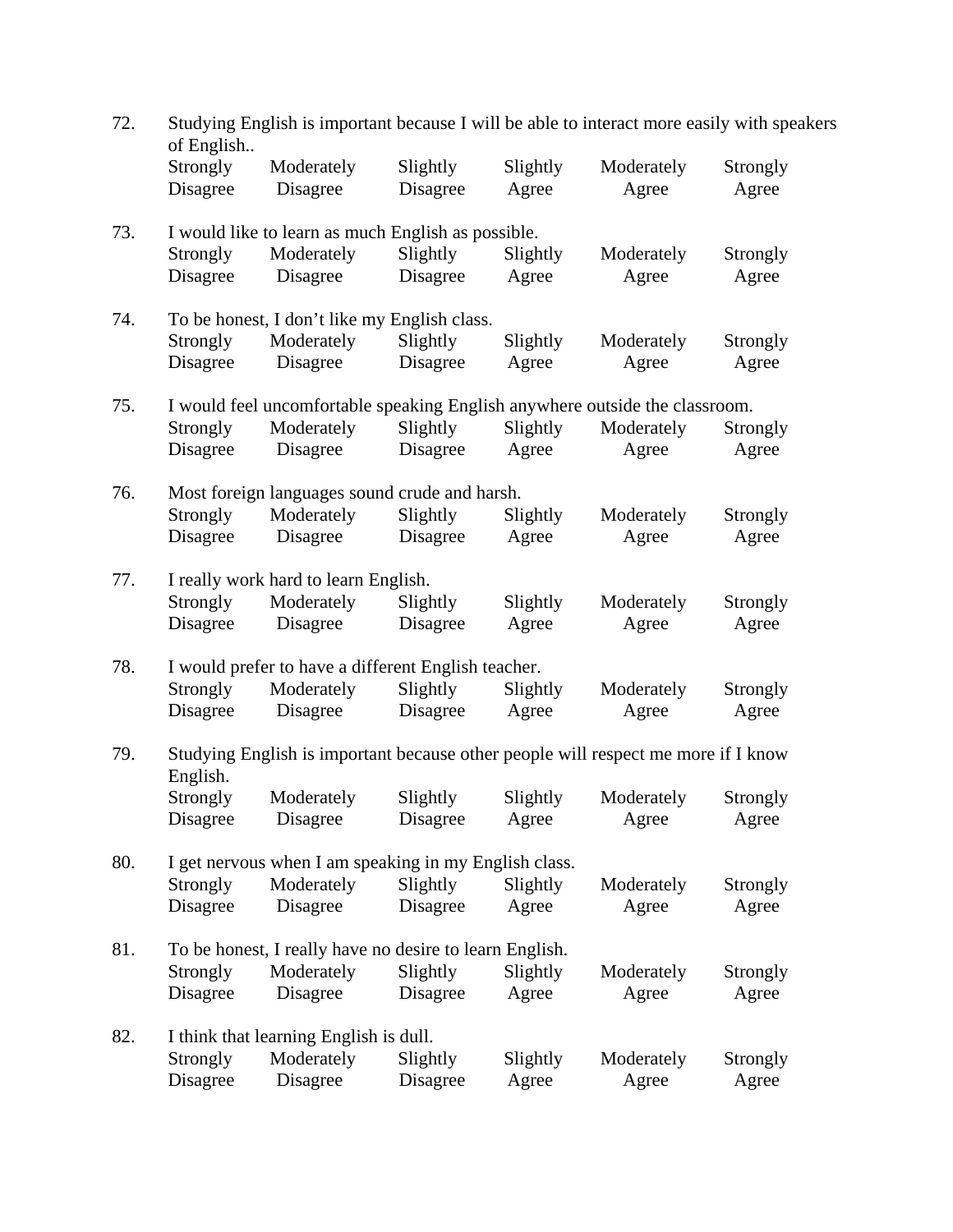| 83. | I would feel comfortable speaking English where both Japanese and English speakers<br>were present. |                                                                                 |                      |                   |                     |                   |  |  |
|-----|-----------------------------------------------------------------------------------------------------|---------------------------------------------------------------------------------|----------------------|-------------------|---------------------|-------------------|--|--|
|     | Strongly<br>Disagree                                                                                | Moderately<br>Disagree                                                          | Slightly<br>Disagree | Slightly<br>Agree | Moderately<br>Agree | Strongly<br>Agree |  |  |
|     |                                                                                                     |                                                                                 |                      |                   |                     |                   |  |  |
| 84. |                                                                                                     | I look forward to the time I spend in English class.                            |                      |                   |                     |                   |  |  |
|     | Strongly                                                                                            | Moderately                                                                      | Slightly             | Slightly          | Moderately          | Strongly          |  |  |
|     | Disagree                                                                                            | Disagree                                                                        | Disagree             | Agree             | Agree               | Agree             |  |  |
| 85. | I enjoy meeting people who speak foreign languages.                                                 |                                                                                 |                      |                   |                     |                   |  |  |
|     | Strongly                                                                                            | Moderately                                                                      | Slightly             | Slightly          | Moderately          | Strongly          |  |  |
|     | Disagree                                                                                            | Disagree                                                                        | Disagree             | Agree             | Agree               | Agree             |  |  |
| 86. |                                                                                                     | My parents encourage me to practise my English as much as possible.             |                      |                   |                     |                   |  |  |
|     | Strongly                                                                                            | Moderately                                                                      | Slightly             | Slightly          | Moderately          | Strongly          |  |  |
|     | Disagree                                                                                            | Disagree                                                                        | Disagree             | Agree             | Agree               | Agree             |  |  |
| 87. |                                                                                                     | I can't be bothered trying to understand the more complex aspects of English.   |                      |                   |                     |                   |  |  |
|     | <b>Strongly</b>                                                                                     | Moderately                                                                      | Slightly             | Slightly          | Moderately          | Strongly          |  |  |
|     | Disagree                                                                                            | Disagree                                                                        | Disagree             | Agree             | Agree               | Agree             |  |  |
| 88. |                                                                                                     | Students who claim they get nervous in English classes are just making excuses. |                      |                   |                     |                   |  |  |
|     | Strongly                                                                                            | Moderately                                                                      | Slightly             | Slightly          | Moderately          | Strongly          |  |  |
|     | Disagree                                                                                            | Disagree                                                                        | Disagree             | Agree             | Agree               | Agree             |  |  |
| 89. | I really like my English teacher.                                                                   |                                                                                 |                      |                   |                     |                   |  |  |
|     | Strongly                                                                                            | Moderately                                                                      | Slightly             | Slightly          | Moderately          | Strongly          |  |  |
|     | Disagree                                                                                            | Disagree                                                                        | Disagree             | Agree             | Agree               | Agree             |  |  |
| 90. | I love learning English.                                                                            |                                                                                 |                      |                   |                     |                   |  |  |
|     | Strongly                                                                                            | Moderately                                                                      | Slightly             | Slightly          | Moderately          | Strongly          |  |  |
|     | Disagree                                                                                            | Disagree                                                                        | Disagree             | Agree             | Agree               | Agree             |  |  |
| 91. | The more I get to know native English speakers, the more I like them.                               |                                                                                 |                      |                   |                     |                   |  |  |
|     | Strongly                                                                                            | Moderately                                                                      | Slightly             | Slightly          | Moderately          | Strongly          |  |  |
|     | Disagree                                                                                            | Disagree                                                                        | Disagree             | Agree             | Agree               | Agree             |  |  |
| 92. |                                                                                                     | I wish I were fluent in English.                                                |                      |                   |                     |                   |  |  |
|     | Strongly                                                                                            | Moderately                                                                      | Slightly             | Slightly          | Moderately          | Strongly          |  |  |
|     | Disagree                                                                                            | Disagree                                                                        | Disagree             | Agree             | Agree               | Agree             |  |  |
| 93. |                                                                                                     | I have a hard time thinking of anything positive about my English class.        |                      |                   |                     |                   |  |  |
|     | Strongly                                                                                            | Moderately                                                                      | Slightly             | Slightly          | Moderately          | Strongly          |  |  |
|     | Disagree                                                                                            | Disagree                                                                        | Disagree             | Agree             | Agree               | Agree             |  |  |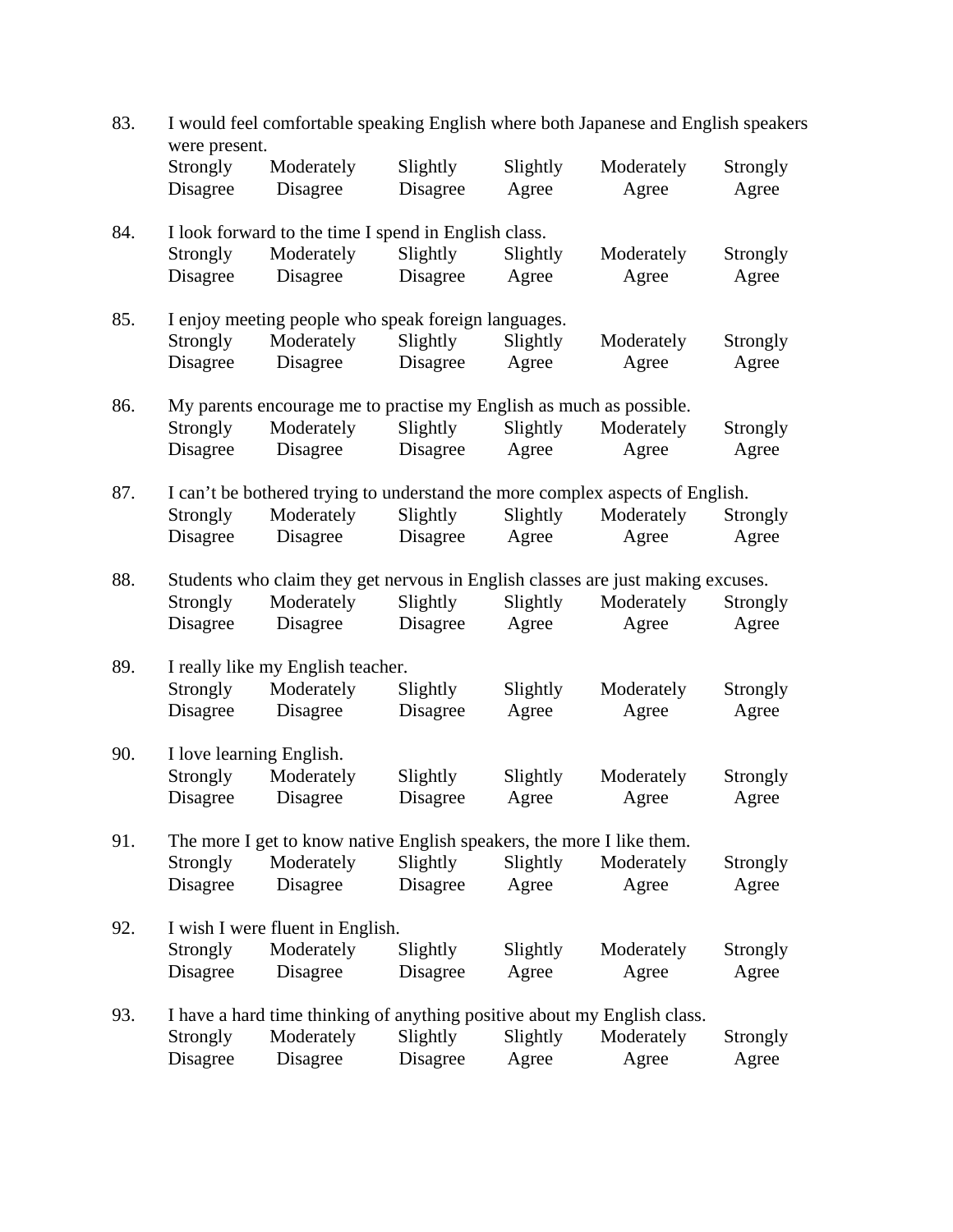| 94.  | I feel anxious if someone asks me something in English.                                    |                                                                                       |          |          |            |                                                                                        |  |  |
|------|--------------------------------------------------------------------------------------------|---------------------------------------------------------------------------------------|----------|----------|------------|----------------------------------------------------------------------------------------|--|--|
|      | <b>Strongly</b>                                                                            | Moderately                                                                            | Slightly | Slightly | Moderately | Strongly                                                                               |  |  |
|      | Disagree                                                                                   | Disagree                                                                              | Disagree | Agree    | Agree      | Agree                                                                                  |  |  |
| 95.  | subtitles.                                                                                 |                                                                                       |          |          |            | I would rather see a TV program dubbed into our language than in its own language with |  |  |
|      | Strongly                                                                                   | Moderately                                                                            | Slightly | Slightly | Moderately | Strongly                                                                               |  |  |
|      | Disagree                                                                                   | Disagree                                                                              | Disagree | Agree    | Agree      | Agree                                                                                  |  |  |
| 96.  | When I am studying English, I ignore distractions and pay attention to my task.            |                                                                                       |          |          |            |                                                                                        |  |  |
|      | Strongly                                                                                   | Moderately                                                                            | Slightly | Slightly | Moderately | Strongly                                                                               |  |  |
|      | Disagree                                                                                   | Disagree                                                                              | Disagree | Agree    | Agree      | Agree                                                                                  |  |  |
| 97.  |                                                                                            | My English teacher doesn't present materials in an interesting way.                   |          |          |            |                                                                                        |  |  |
|      | <b>Strongly</b>                                                                            | Moderately                                                                            | Slightly | Slightly | Moderately | Strongly                                                                               |  |  |
|      | Disagree                                                                                   | Disagree                                                                              | Disagree | Agree    | Agree      | Agree                                                                                  |  |  |
| 98.  | English.                                                                                   | I am sometimes anxious that the other students in class will laugh at me when I speak |          |          |            |                                                                                        |  |  |
|      | Strongly                                                                                   | Moderately                                                                            | Slightly | Slightly | Moderately | Strongly                                                                               |  |  |
|      | Disagree                                                                                   | Disagree                                                                              | Disagree | Agree    | Agree      | Agree                                                                                  |  |  |
| 99.  | I haven't any great wish to learn more than the basics of English.                         |                                                                                       |          |          |            |                                                                                        |  |  |
|      | Strongly                                                                                   | Moderately                                                                            | Slightly | Slightly | Moderately | Strongly                                                                               |  |  |
|      | Disagree                                                                                   | Disagree                                                                              | Disagree | Agree    | Agree      | Agree                                                                                  |  |  |
| 100. | When I leave school, I will give up the study of English because I am not interested in it |                                                                                       |          |          |            |                                                                                        |  |  |
|      | Strongly                                                                                   | Moderately                                                                            | Slightly | Slightly | Moderately | Strongly                                                                               |  |  |
|      | Disagree                                                                                   | Disagree                                                                              | Disagree | Agree    | Agree      | Agree                                                                                  |  |  |
| 101. | I would feel calm and sure of myself if I had to order a meal in English.                  |                                                                                       |          |          |            |                                                                                        |  |  |
|      | Strongly                                                                                   | Moderately                                                                            | Slightly | Slightly | Moderately | Strongly                                                                               |  |  |
|      | Disagree                                                                                   | Disagree                                                                              | Disagree | Agree    | Agree      | Agree                                                                                  |  |  |
| 102. |                                                                                            | English is one of my favourite courses.                                               |          |          |            |                                                                                        |  |  |
|      | Strongly                                                                                   | Moderately                                                                            | Slightly | Slightly | Moderately | Strongly                                                                               |  |  |
|      | Disagree                                                                                   | Disagree                                                                              | Disagree | Agree    | Agree      | Agree                                                                                  |  |  |
| 103. |                                                                                            | My parents think I should devote more time to studying English.                       |          |          |            |                                                                                        |  |  |
|      | Strongly                                                                                   | Moderately                                                                            | Slightly | Slightly | Moderately | Strongly                                                                               |  |  |
|      | Disagree                                                                                   | Disagree                                                                              | Disagree | Agree    | Agree      | Agree                                                                                  |  |  |
| 104. |                                                                                            | You can always trust native English speakers.                                         |          |          |            |                                                                                        |  |  |
|      | Strongly                                                                                   | Moderately                                                                            | Slightly | Slightly | Moderately | Strongly                                                                               |  |  |
|      | Disagree                                                                                   | Disagree                                                                              | Disagree | Agree    | Agree      | Agree                                                                                  |  |  |